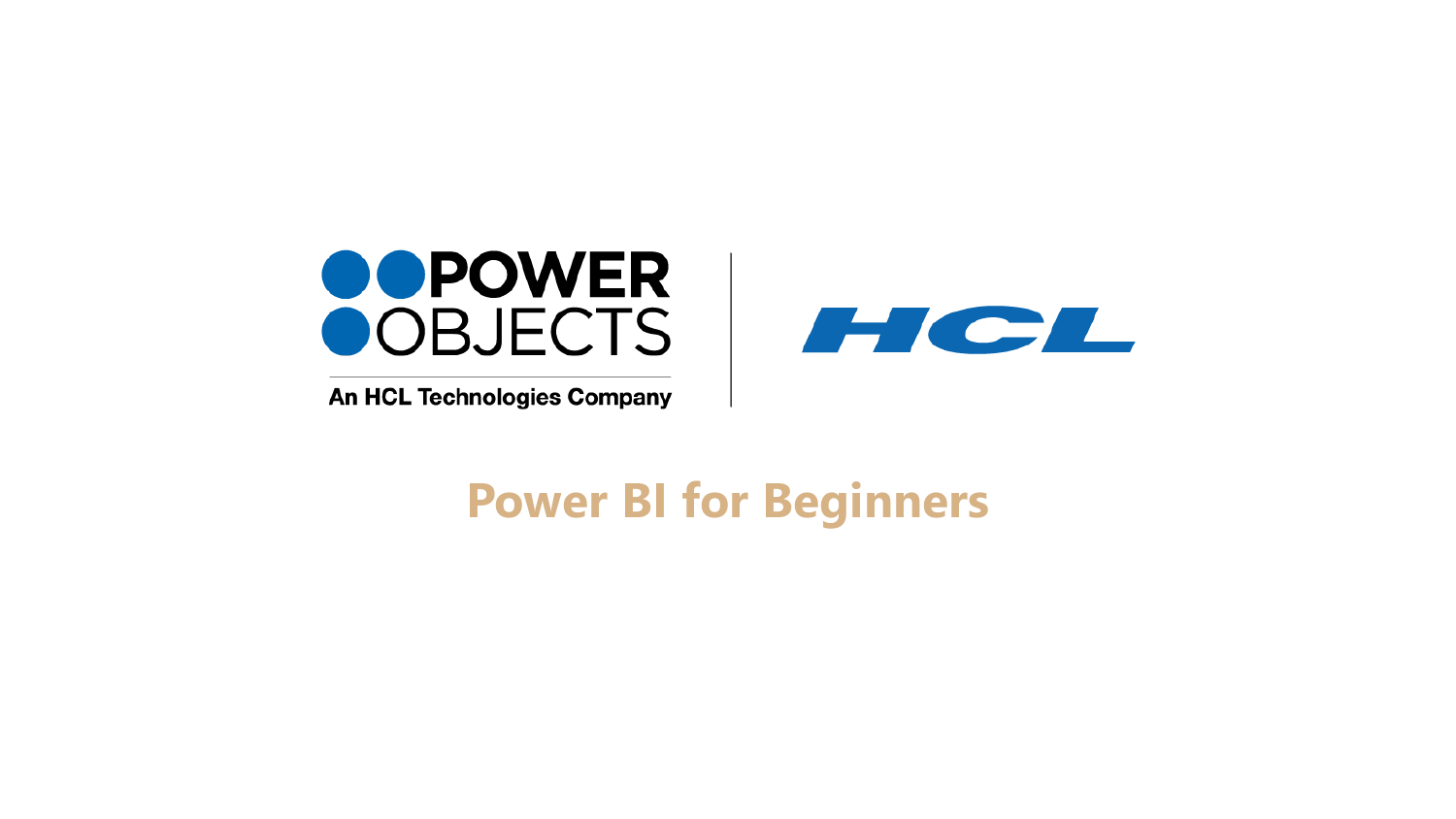# **Course Level: 100**

This instructor-led course provides an introduction to the Power BI Desktop app as well as the Power BI Service. Use Power BI Desktop to connect to different data sources, transform data using the Power Query Editor, build reports, and add visuals, bookmarks, and wallpapers before publishing to the Power BI Service.

Create dashboards in the Power BI Service to share with colleagues. Collaborate with workspaces and Microsoft Teams. Understand how Power BI integrates with Dynamics 365 and Power Apps model-driven apps. Provide admins and anyone responsible for working with Power BI the fundamental skills to prepare and publish analytics in ways which are most helpful to the organization.

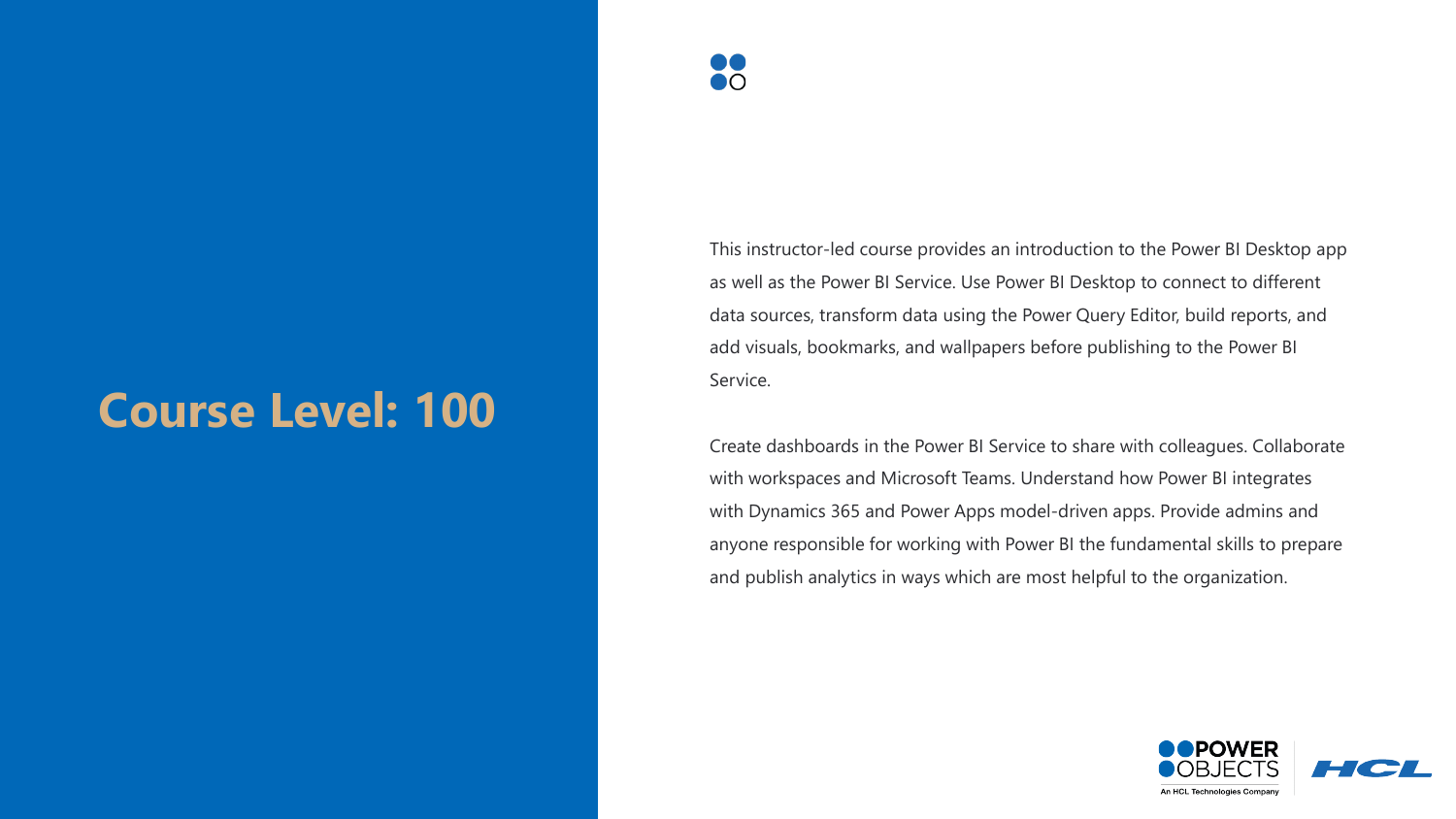

## **At A Glance:**

**Power BI for Beginners**

## **Why Enroll?**



Provide admins and anyone responsible for working with Power BI with the fundamental skills to prepare and publish analytics in ways which are most helpful to the organization

## **Key Takeaways**

Power BI Desktop, Power BI Web Service, Workspaces and Apps, Import and Direct Query Data Connections, Power BI and Model-driven apps, Scheduled Data Refresh

## **Who to Enroll?**

- System Administrators
- Power Users
- Customizers
- Developers
- Business Analysts



### **Register**

Register for Power BI for Beginners today!

**[Click to Register.](https://education.powerobjects.com/collections/power-bi)**

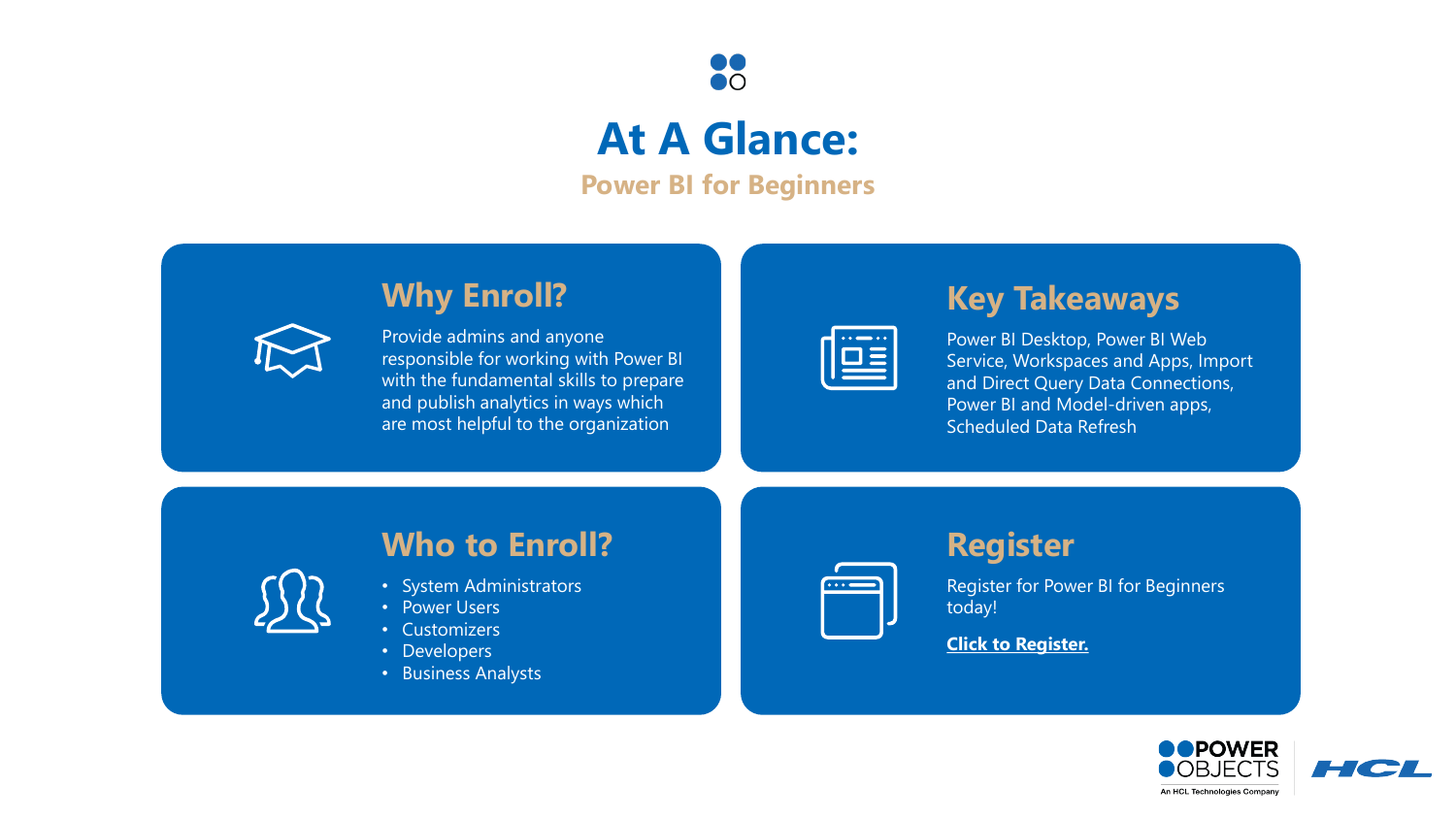# **About This Training**

 $\mathsf{D}\mathsf{O}$ 



## **Intended Audience**

This course is designed to support individuals with responsibility for reporting and analytics of data from Dynamics 365, Dataverse, other CRM and ERP technologies, and any additional internal or external online sources. It's also useful for those interested in improving charts and analytics, as well as discovering new insights into data.



### **Recommended Prerequisites**

Prerequisites are recommendations, and while not required, they are highly advised to ensure a successful learning experience:

- Understanding of data, relational databases, and data structuring
- Exposure to Dynamics 365 or Power Apps model-driven apps is helpful



## **Required Prerequisites**

None

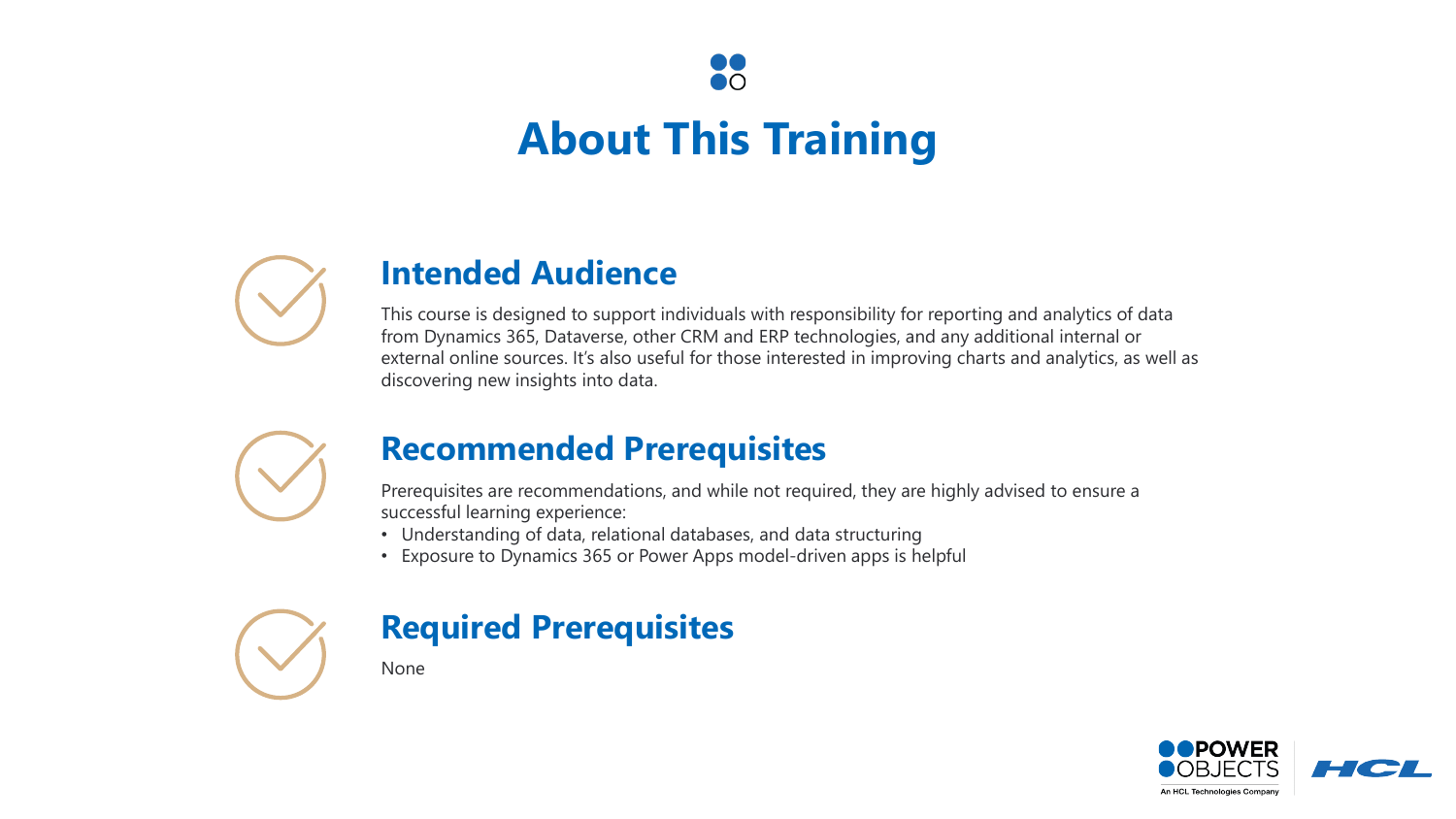# **Key Takeaways**

88

## **This Training Will Allow You To:**

- Operate the Power BI Desktop application
- Navigate the PowerBI.com web service
- Understand the basic principles of Workspaces
- Collaborate using Teams
- Share Dashboards & Reports
- Understand Import and DirectQuery Data Connectivity Modes
- Embed Power BI Dashboards & Tiles in D365
- Set up Data Refresh Schedules



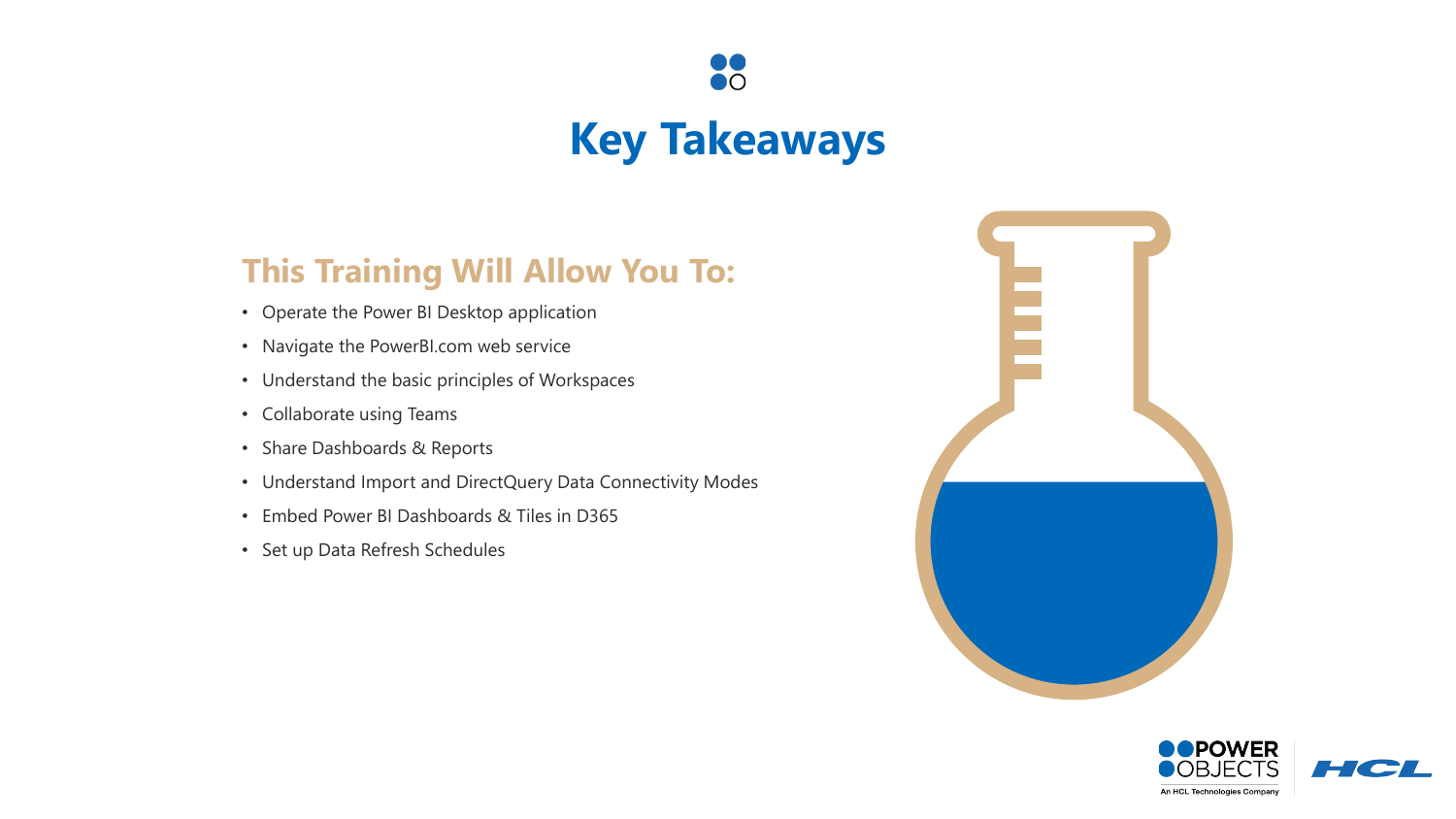

### **SESSION 1**

#### **INTRODUCTION TO POWER BI**

#### **POWER BI DESKTOP**

- Key Components
- What is Power BI?
- 5 Key Components
- The Parts of Power BI

#### • Overview

- Connecting to Data
- Shape Data
- Build Reports
- Custom Visuals
- Bookmarks, Themes & Wallpapers
- Sharing Report

#### **POWER BI SERVICE**

- Overview
- Getting Data
- Dashboards
- Ask the Data  $-$  Q & A
- Quick Insights





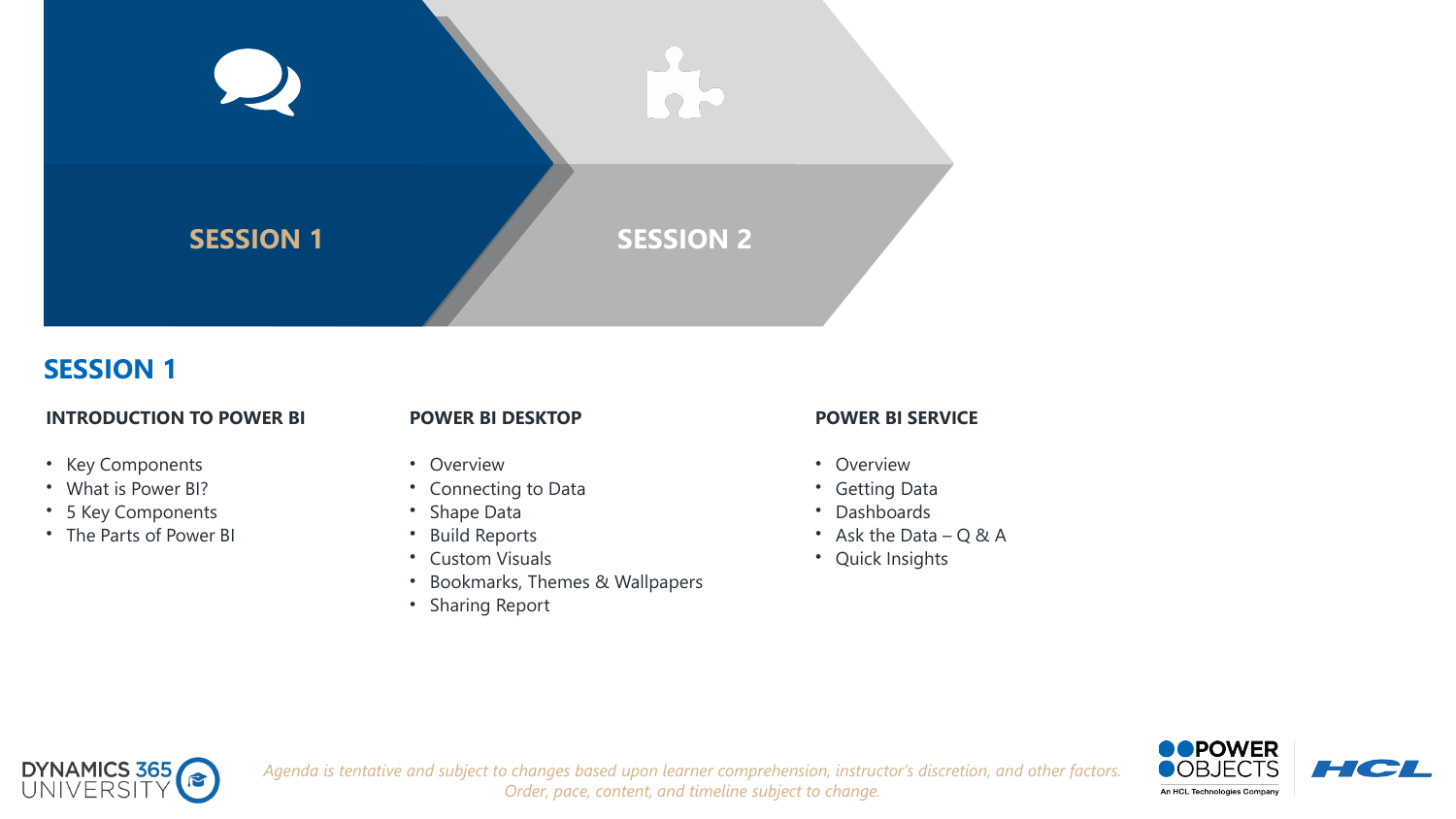

### **SESSION 2**

• Introduction

#### **COLLABORATE & SHARE**

#### **GET DATA**

- Data Connectivity
- Import vs DirectQuery

#### **POWER BI & D365**

- Power BI Tiles in D365
- Power BI Dashboards in D365
- **DATA REFRESH**
- Data Refresh
- Scheduling

### • Collaborate in Teams

- Sharing Dashboards & Reports
- Distribute Insights in an App

• Collaborate in a Workspace

• Print/Save to File

DYNAMICS 365

• Creating New Workspaces